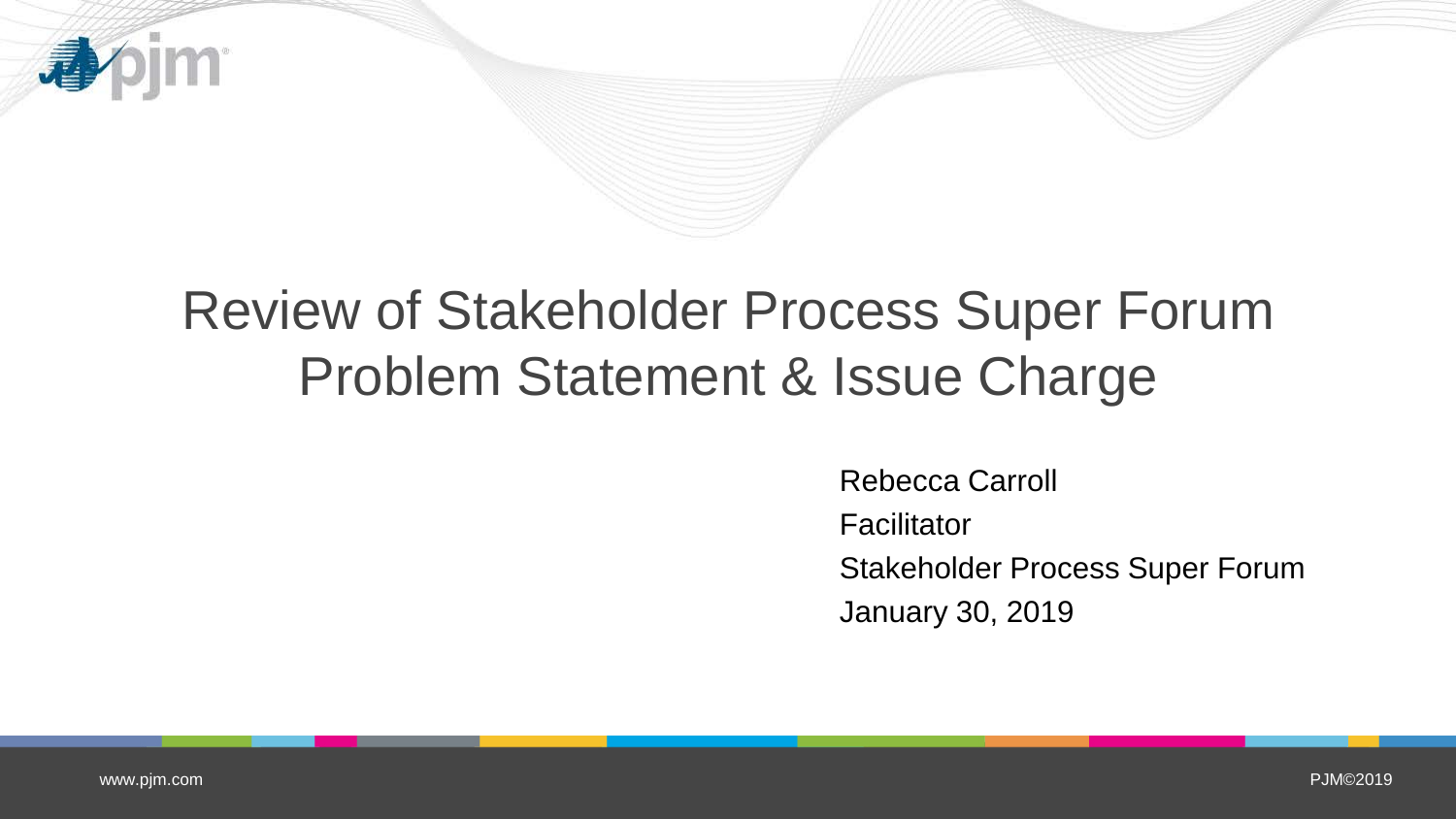#### **Strategy for Developing Problem Statement & Issue Charge** 看

- Group stakeholders' feedback from stakeholder process survey by theme
- Identify suggestions that can be addressed *without* a rule change
	- Stakeholders can pursue these reforms through the Stakeholder Process Forum
- Craft Problem Statement and Issue Charge language to capture stakeholders' concepts that require a rule change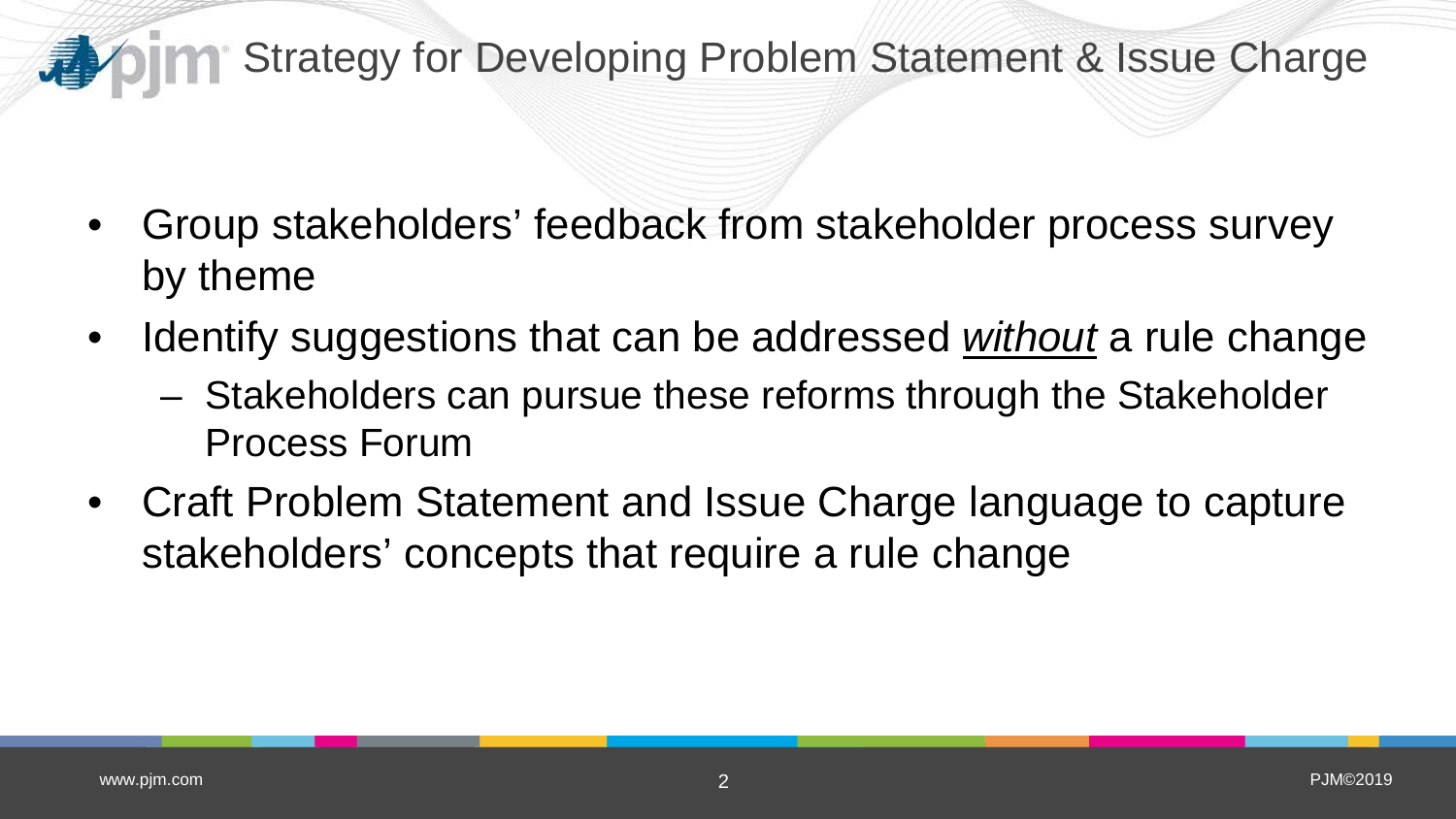

### Grouping Stakeholders' Feedback by Theme

#### • **Prioritization, Stakeholder Meeting Management & Scheduling Logistics**

- Prioritization [amongst different meetings]
- Thoughtful about scheduling of meetings > find ways to ensure that we time to have offline discussions
- Be thoughtful about cutting off meaningful discussions
- Information overload
- Ending discussions and setting aside time for Q&A
- Meeting recording policy
- Limiting number of topics stakeholders are working at a time
- Appreciate the diversity of the Members and not schedule meetings on religious holidays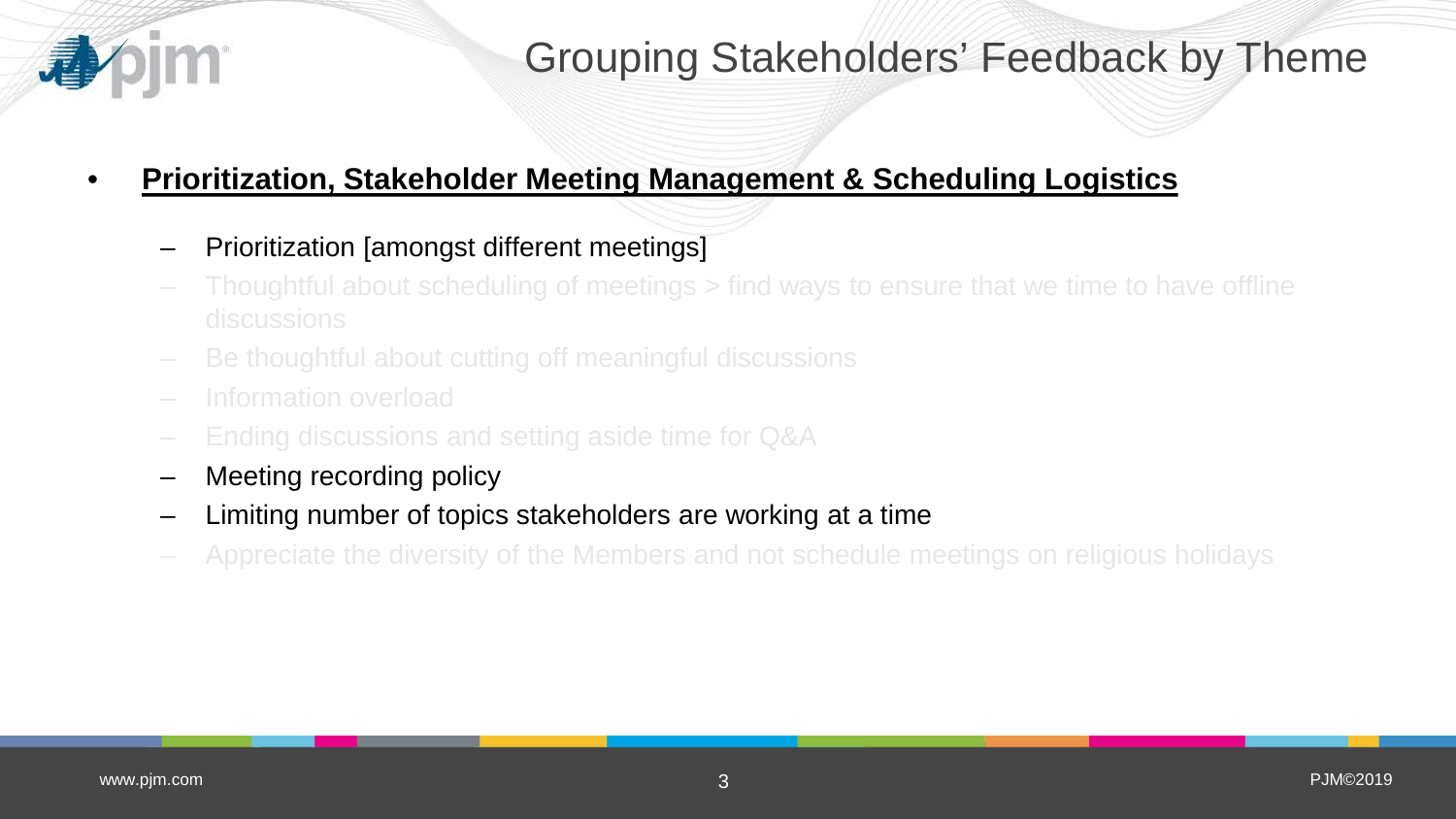## Grouping Stakeholders' Feedback by Theme

### • **Information Management, Education, Participation, Debate & Transparency**

- Consistent implementation of Robert's Rule in stakeholder process
- Discussion on the role of PJM staff on proposing solutions versus the role of members
- Real-time feedback from stakeholders regarding topics being covered and whether there is understanding of the issues
- Start with more fundamental education
- How to handle motions brought up for the first time at sr. committees
- Cost benefit analysis for proposals
- Greater judgment on when manual language is presented simultaneously at a standing and sr. standing committee
- Allow multiple proposals to come up to sr. standing committees from to standing committees with a lower threshold
- Develop motions of parody
- Allow status quo to be an option on par with other proposals
- Transparency of voting reports
- Thoughts on how we operate with state interests
- PJM staff reach out to thought leaders are member organizations between meetings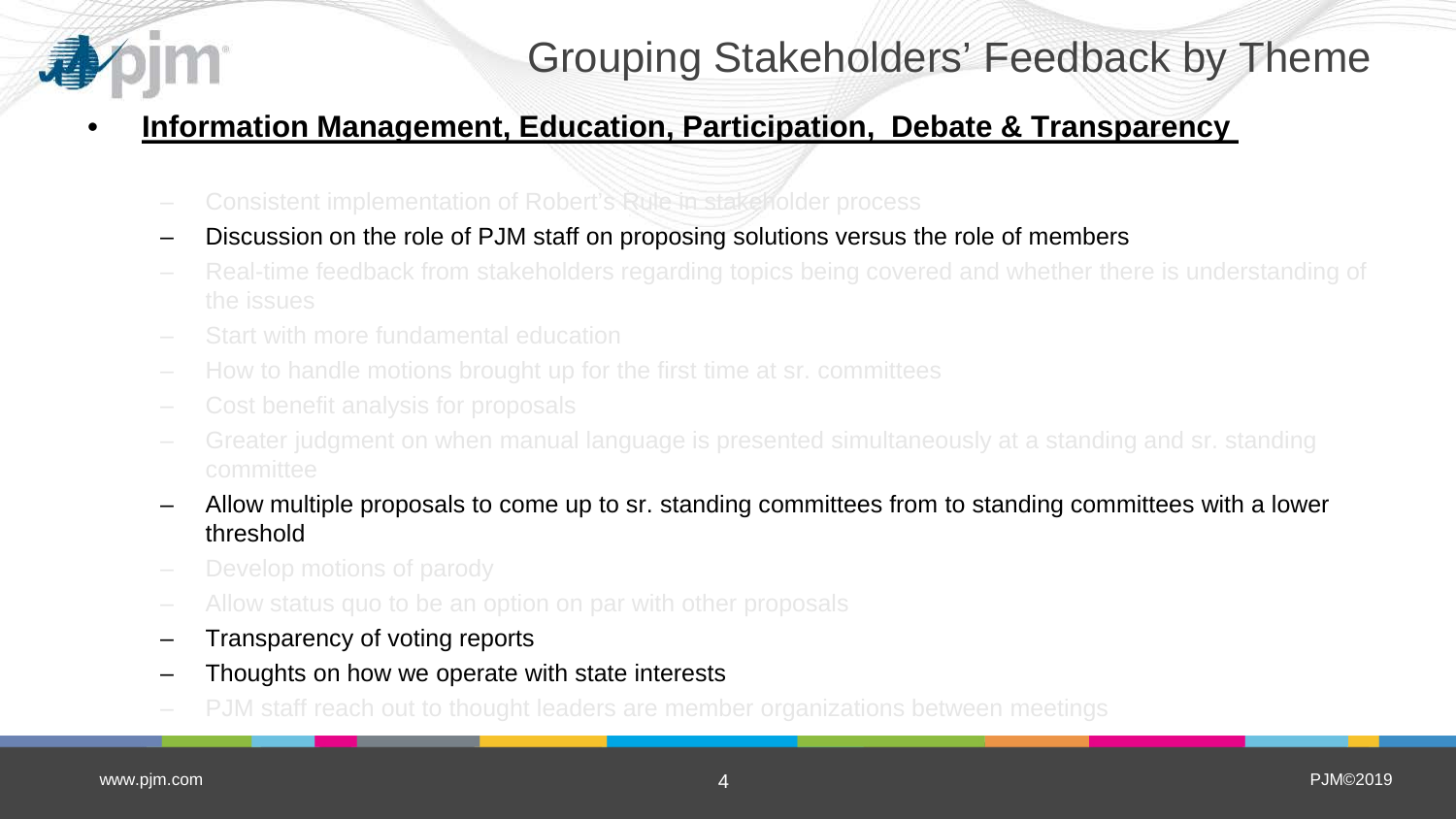

### Grouping Stakeholders' Feedback by Theme

#### • **Governance Process, Standards & Decision-Making Framework**

- Consider a new type of process for issues that are big dollar issues or issues where consensus is unlikely to be reached or a tight timeline exists
- More discipline in sector selection oversight of the process
- Interrelated issues being discussed at different groups in silos
- Bifurcate smaller issues > batch similar topics and work together during the year (including staff/board action if necessary for expedited pathway)
- Enhance CBIR process to deal with OATT/OA changes and legal issues
- Consistent process when FERC has an ongoing proceeding
- Upfront vetting of issues for operational and legal compliance with agreements (OA, CTOA, Tariff) as well as FERC and other legal precedents before stakeholder process goes down a wasted path.